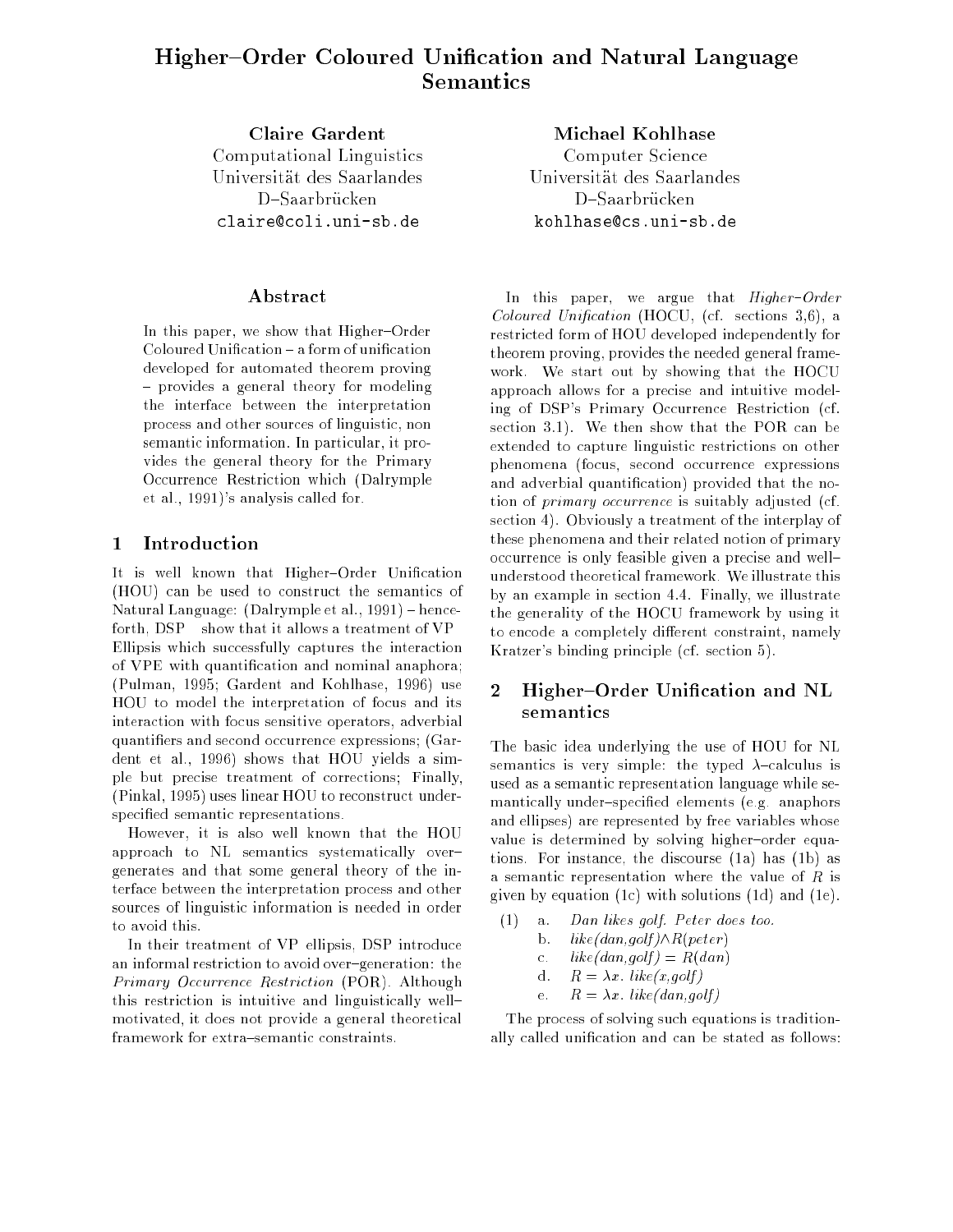given two terms  $M$  and  $N$ , find a substitution of terms for free variables that will make M and N equal. For first order logic, this problem is decidable and the set of solutions can be represented by a single most general unifier. For the typed  $\lambda$ -calculus, the problem is undecidable, but there is an algorithm which  $=$  given a solvable equation  $=$  will enumerate a complete set of solutions for this equation (Huet, 1975).

Note that in  $(1)$ , unification yields a linguistically valid solution (1d) but also an invalid one: (1e). To remedy this shortcoming, DSP propose an informal restriction, the Primary Occurrence Restriction:

Given a labeling of occurrences as either primary or secondary, the POR excludes of the set of linguistically valid solutions, any solution which contains a primary occurrence.

Here, a primary occurrence is an occurrence that is directly associated with a source parallel element. Neither the notion of direct association, nor that of parallelism is given a formal definition; but given an intuitive understanding of these notions, a source parallel element is an element of the source (i.e. antecedent) clause which has a parallel counterpart in the target (i.e. elliptic or anaphoric) clause.

To see how this works, consider example (1) again. In this case, dan is taken to be a primary occurrence because it represents a source parallel element which is neither anaphoric nor controlled i.e. it is directly associated with a source parallel element. Given this, equation (1c) becomes (2a) with solutions (2b) and (2c) (primary occurrences are underlined). Since (2c) contains a primary occurrence, it is ruled out by the POR and is thus excluded from the set of linguistically valid solutions.

(2) a.  $like(dan, golf) = R(dan)$ b.  $R = \lambda x \, like(x, golf)$ c.  $R = \lambda x. like(\underline{dan}, golf)$ 

Although the intuitions underlying the POR are clear, two main objections can be raised. First, the restriction is informal and as such provides no good basis for a mathematical and computational evaluation. As DSP themselves note, a general theory for the POR is called for. Second, their method is a generate-and-test method: all logically valid solutions are generated before those solutions that violate the POR and are linguistically invalid are eliminated. While this is sufficient for a theoretical analysis, for actual computation it would be preferable never to produce these solutions in the first place. In what follows, we present a unification framework which solves both of these problems.

# 3 Higher-Order Coloured Unication (HOCU)

There is a restricted form of HOU which allows for a natural modeling of DSP's Primary Occurrence Restriction: Higher-Order Coloured Unification developed independently for theorem proving (Hutter and Kohlhase, 1995). This framework uses a variant of the simply typed  $\lambda$ -calculus where symbol occurrences can be annotated with so-called colours and substitutions must obey the following constraint:

For any colour constant c and any c-coloured variable  $V_c$ , a well-formed coloured substitution must assign to  $V_c$  a  $c$ monochrome term i.e., a term whose symbols are c-coloured.

#### 3.1 Modeling the Primary Occurrence Restriction

Given this coloured framework, the POR is directly modelled as follows: Primary occurrences are pecoloured whilst free variables are  $\neg$ pe-coloured. For the moment we will just consider the colours pe (primary for ellipsis) and  $\neg$ pe (secondary for ellipsis) as distinct basic colours to keep the presentation simple. Only for the analysis of the interaction of e.g. ellipsis with focus phenomena (cf. section 4.4) do we need a more elaborate formalization, which we will discuss there.

Given the above restriction for well-formed coloured substitutions, such a colouring ensures that any solution containing a primary occurrence is ruled out: free variables are  $\neg$ pe-coloured and must be assigned a  $\neg$ pe-monochrome term. Hence no substitution will ever contain a primary occurrence (i.e. a pe-coloured symbol). For instance, discourse (1a) above is assigned the semantic representation (3a) and the equation (3b) with unique solution (3c). In contrast, (3d) is not a possible solution since it assigns to an  $\neg$ pe-coloured variable, a term containing a pe-coloured symbol i.e. a term that is not  $\neg$  pemonochrome.

(3) a. like  $(dan_{pe}, golf) \wedge R_{\neg pe}(peter)$ b.  $like(dan_{pe}, golf) = R_{\neg pe}(dan_{pe})$ c.  $R_{\neg \text{pe}} = \lambda x \text{ like}(x, golf)$ d.  $R_{\text{-pe}} = \lambda x \cdot like(dan_{\text{pe}}, golf)$ 

## 3.2 HOCU theory

To be more formal, we presuppose a finite set  $\mathcal{C} = \{\textsf{a}, \textsf{b}, \textsf{c}, \textsf{pe}, \neg \textsf{pe}, \ldots\}$  of  $\textbf{colour constants}$  and a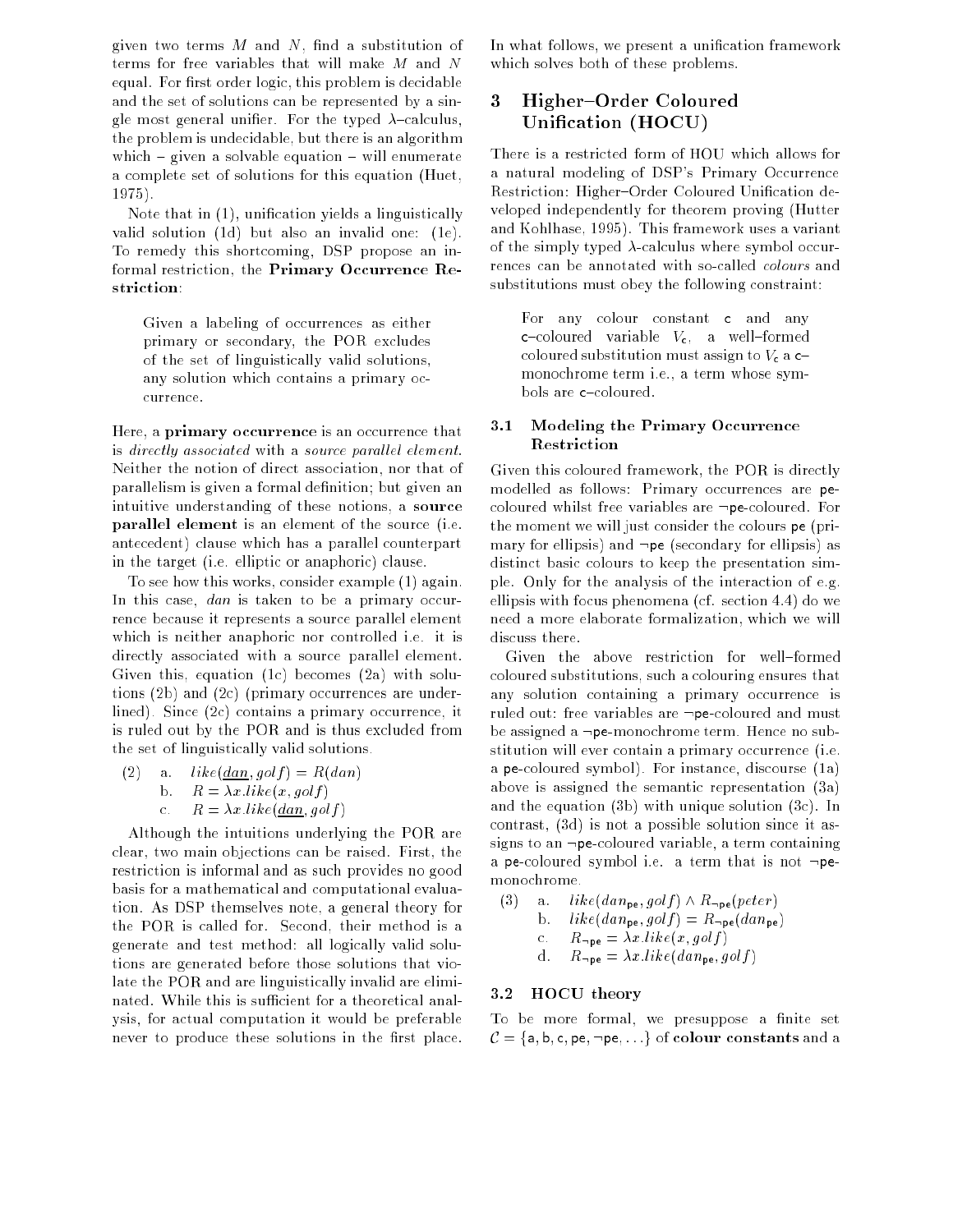countably infinite supply  $CV = \{A, B, \ldots\}$  of colour variables.

As usual in  $\lambda$ -calculus, the set wff of wellformed formulae consists of (coloured1 ) constants  $c_a$ ,  $runs_b$ ,  $runs_A$ , ..., (possibly uncoloured) variables  $x, x_a, y_b, \ldots$  (function) applications of the form  $MN$  and  $\lambda$ -abstractions of the form  $\lambda x.M$ . Note that only variables without colours can be abstracted over. We call a formula  $M$  cmonochrome, if all symbols in M are bound or tagged with c.

We will need the so-called colour erasure  $|M|$  of  $M$ , i.e. the formula obtained from  $M$  by erasing all colour annotations in  $M$ . We will also use various elementary concepts of the  $\lambda$ -calculus, such as free and bound occurrences of variables or substitutions without defining them explicitly here. In particular we assume that free variables are coloured in all formulae occuring. We will denote the substitution of a term  $N$  for all free occurrences of  $x$  in  $M$  with  $[N/x]M$ .

It is crucial for our system that colours annotate symbol occurrences (i.e. colours are not sorts!), in particular, it is intended that different occurrences of symbols carry different colours (e.g.  $f(x_b, x_a)$ ) and that symbols that carry different colours are treated differently. This observation leads to the notion of coloured substitutions, that takes the colour information of formulae into account. In contrast to traditional (uncoloured) substitutions, a coloured substitution  $\sigma$  is a pair  $\langle \sigma^*, \sigma^* \rangle$ , where the term substitution  $\sigma^t$  maps coloured variables (i.e. the pair  $x_c$  of a variable x and the colour c) to formulae of the appropriate type and the colour substitution  $\sigma^c$  maps colour variables to colours. In order to be legal (a  $\mathcal{C}\text{-substitution}$ ) such a mapping  $\sigma$  must obey the following constraints:

- If a and b are different colours, then  $|\sigma(x_a)| =$  $|\sigma(x_{\rm b})|$ , i.e. the colour erasures have to be equal.
- $\bullet$  If c  $\in$  C is a colour constant, then  $\sigma(x_c)$  is cmonochrome.

The first condition ensures that the colour erasure of a  $\mathcal{C}$ -substitution is a well-defined classical substitution of the simply typed  $\lambda$ -calculus. The second condition formalizes the fact that free variables with constant colours stand for monochrome subformulae, whereas colour variables do not constrain the substitutions. This is exactly the trait, that we will exploit in our analysis.

Note that  $\beta$ *n*-reduction in the coloured  $\lambda$ -calculus is just the classical notion, since the bound variables do not carry colour information. Thus we have all the known theoretical results, such as the fact that  $\beta\eta$ -reduction always terminates producing unique normal forms and that  $\beta\eta$ -equality can be tested by reducing to normal form and comparing for syntactic equality. This gives us a decidable test for validity of an equation.

In contrast to this, higher-order unification tests for *satisfiability* by finding a substitution  $\sigma$  that makes a given equation  $M = N$  valid  $(\sigma(M) =_{\beta\eta}$  $\sigma(N)$ , even if the original equation is not  $(M \neq_{\beta n})$ N). In the coloured  $\lambda$ -calculus the space of (semantic) solutions is further constrained by requiring the solutions to be  $C$ -substitutions. Such a substitution is called a  $C$ -unifier of M and N. In particular,  $C$ -unification will only succeed if comparable formulae have uniable colours. For instance,  $intro_{a}(p_{a}, j_{b}, x_{a})$  unifies with  $intro_{a}(y_{a}, j_{A}, s_{a})$  but not with  $intro_a(p_a, j_a, s_a)$  because of the colour clash on  $j$ .

It is well-known, that in first-order logic (and in certain related forms of feature structures) there is always a most general unifier for any equation that is solvable at all. This is not the case for higher-order (coloured) unification, where variables can range over functions, instead of only individuals. Fortunately, in our case we are not interested in general unication, but we can use the fact that our formulae belong to very restricted syntactic subclasses, for which much better results are known. In particular, the fact that free variables only occur on the left hand side of our equations reduces the problem of finding solutions to higher-order matching, of which decidability has been proven for the subclass of third-order formulae (Dowek, 1992) and is conjectured for the general case. This class, (intuitively allowing only nesting functions as arguments up to depth two) covers all of our examples in this paper. For a discussion of other subclasses of formulae, where higher-order unification is computationally feasible see (Prehofer, 1994).

Some of the equations in the examples have multiple most general solutions, and indeed this multiplicity corresponds to the possibility of multiple different interpretations of the focus constructions. The role of colours in this is to restrict the logically possible solutions to those that are linguistically sound.

<sup>1</sup> Colours are indicated by subscripts labeling term occurrences; whenever colours are irrelevant, we simply omit them.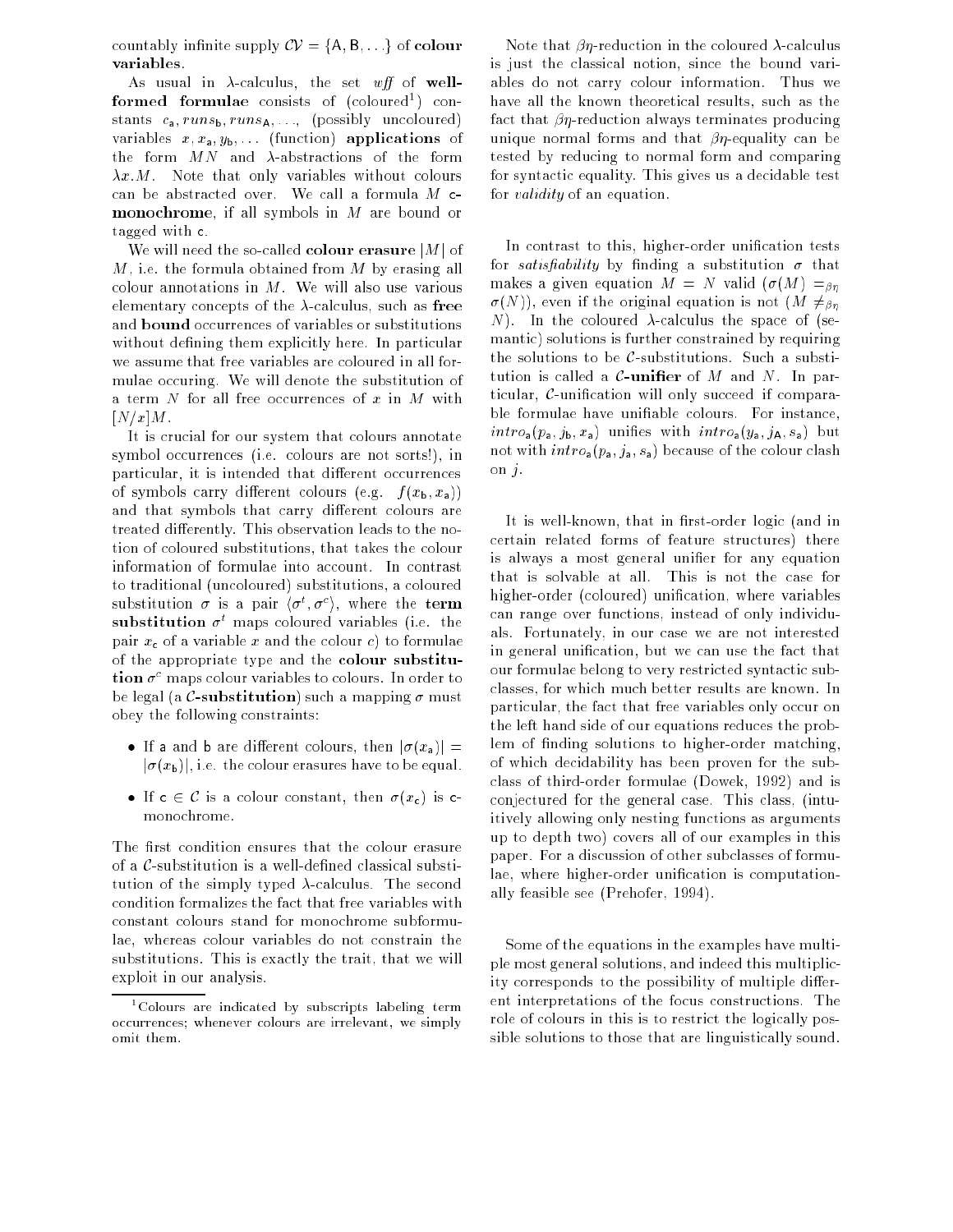## 4 Linguistic Applications of the **POR**

In section 3.1, we have seen that HOCU allowed for a simple theoretical rendering of DSP's Primary Occurrence Restriction. But isn't this restriction fairly idiosyncratic? In this section, we show that the restriction which was originally proposed by DSP to model VP-ellipsis, is in fact a very general constraint which far from being idiosyncratic, applies to many different phenomena. In particular, we show that it is necessary for an adequate analysis of focus, second occurrence expressions and adverbial quantication.

Furthermore, we will see that what counts as a primary occurrence differs from one phenomenon to the other (for instance, an occurrence directly associated with focus counts as primary w.r.t focus semantics but not w.r.t to VP-ellipsis interpretation). To account for these differences, some machinery is needed which turns DSP's intuitive idea into a fully{ blown theory. Fortunately, the HOCU framework is just this: different colours can be used for different types of primary occurrences and likewise for different types of free variables. In what follows, we show how each phenomenon is dealt with. We then illustrate by an example how their interaction can be accounted for.

#### 4.1 Focus

Since (Jackendoff, 1972), it is commonly agreed that focus affects the semantics and pragmatics of utterances. Under this perspective, focus is taken to be the semantic value of a prosodically prominent element. Furthermore, focus is assumed to trigger the formation of an additional semantic value (henceforth, the Focus Semantic Value or FSV) which is in essence the set of propositions obtained by making a substitution in the focus position (cf. e.g. (Kratzer, 1991). For instance, the FSV of  $(4a)^{-1}$  is  $(4b)$ , the set of formulae of the form  $l(j,x)$  where x is of type  $e$ , and the pragmatic effect of focus is to presuppose that the denotation of this set is under consideration.

(4) a. *Jon likes SARAH*  
b. 
$$
\{l(j, x) | x \in wff_e\}
$$

In (Gardent and Kohlhase, 1996), we show that HOU can successfully be used to compute the FSV of an utterance. More specifically, given (part of) an utterance U with semantic representation Sem and foci  $F$   $\ldots$   $F$   $\ldots$  we require that the following equation, the FSV equation, be solved:

 $\mathcal{S}e m = \mathcal{G}a(F^{-1} \dots (F^{-1}))$ 

On the basis of the  $Gd$  value, we then define the FSV, written  $\overline{Gd}$ , as follows:

### Definition 4.1 (Focus Semantic Value)

Let the veloping  $\mu = \mu_k \rightarrow \nu$  and n be the number of foci  $(n \leq k)$ , then the Focus Semantic Value derivable from Gd, written Gd, is  $\{Ga(t^+, t^+) | t^+ \in$  $wff_{\beta_i}$ .

This yields a focus semantic value which is in essence Kratzer's presupposition skeleton. For instance, given (4a) above, the required equation will be  $l(j, s) = Gd(s)$  with two possible values for Gd:  $\lambda x \cdot l(j, x)$  and  $\lambda x \cdot l(j, s)$ . Given definition (4.1), (4a) is then assigned two FSVs namely

(5) a. 
$$
\overline{Gd} = \{l(j, x) \mid x \in wff_e\}
$$
  
b. 
$$
\overline{Gd} = \{l(j, s) \mid x \in wff_e\}
$$

That is, the HOU treatment of focus overgenerates: (5a) is an appropriate FSV, but not (5b). Clearly though, the POR can be used to rule out (5b) if we assume that occurrences that are directly associated with a focus are primary occurrences. To capture the fact that those primary occurrences are different from DSP's primary occurrences when dealing with ellipsis, we colour occurrences that are directly associated with focus (rather than a source parallel element in the case of ellipsis) pf. Consequently, we require that the variable representing the FSV be  $\neg$ pf coloured, that is, its value may not contain any pf term. Under these assumptions, the equation for (4a) will be (6a) which has for unique solution (6b).

(6) a. 
$$
l(j, s_{pf}) = FSV_{\neg pf}(s_{pf})
$$
  
b.  $FSV_{\neg pf} = \lambda x.l(j, x)$ 

#### 4.2 Second Occurrence Expressions

A second occurrence expression (SOE) is a partial or complete repetition of the preceding utterance and is characterised by a de-accenting of the repeating part (Bartels, 1995). For instance, (7b) is an SOE whose repeating part *only likes Mary* is deaccented.

(7) a. Jon only likes MARY. b. No, PETER only likes Mary.

In (Gardent, 1996; Gardent et al., 1996) we show that SOEs are advantageously viewed as involving a deaccented anaphor whose semantic representation must unify with that of its antecedent. Formally, this is captured as follows. Let  $SSem$  and  $TSem$  be the semantic representation of the source and target clause respectively, and  $IF^{\sim}$  ,  $IF^{\sim}$   $SF^{\sim}$  .  $SF^{\sim}$ 

<sup>-</sup> Focus is indicated using upper-case.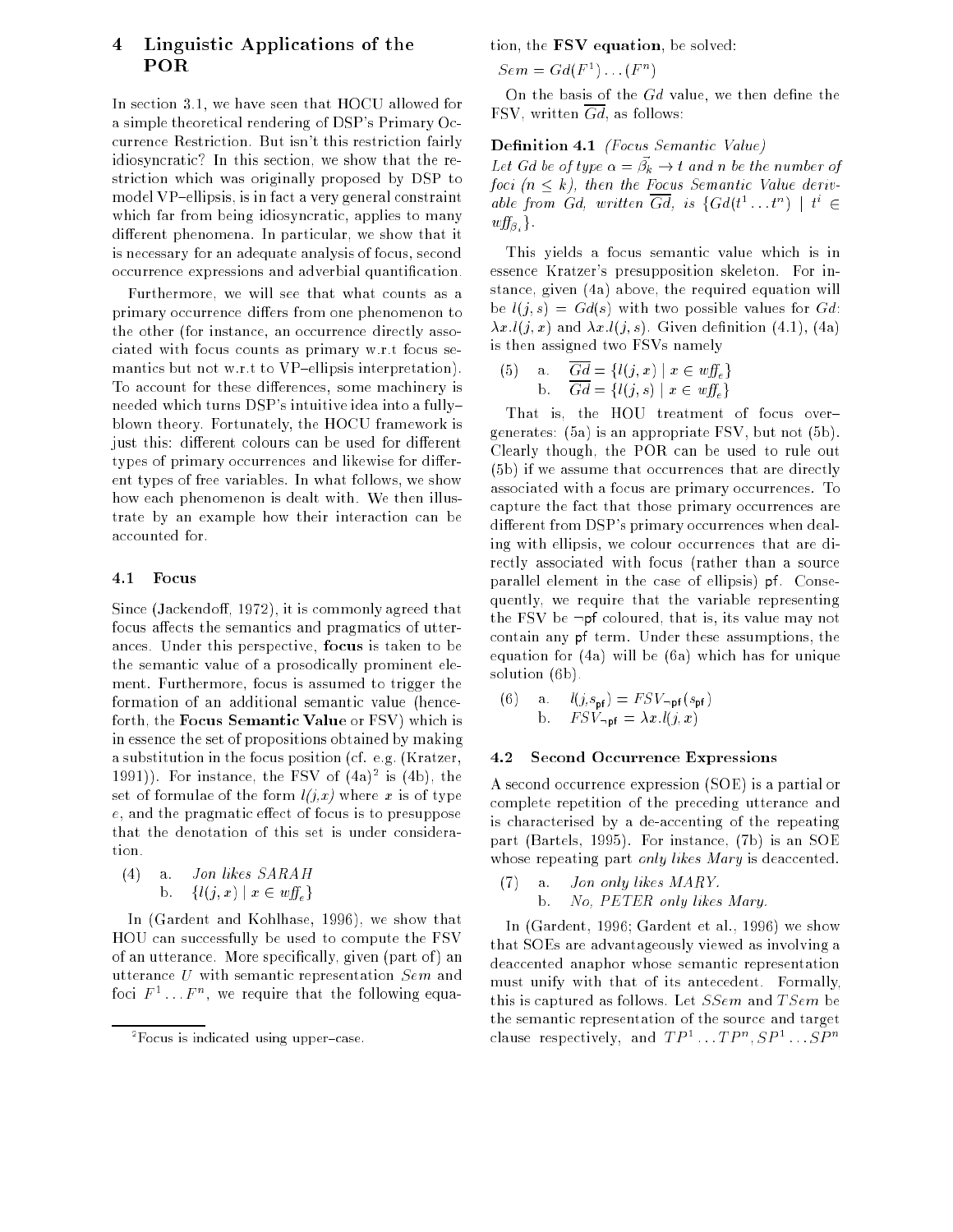be the target and source parallel elements", then the interpretation of an SOE must respect the following equations:

 $An(\mathcal{S}P^*, \ldots, \mathcal{S}P^*) = \mathcal{S}\mathcal{S}em$  $An (IF^{\dagger}, \ldots, IF^{\dagger}) = I$  Sem

Given this proposal and some further assumptions about the semantics of only, the analysis of (7b) involves the following equations:

(8) 
$$
An(j) = \forall P[P \in \{\lambda x \text{ like } (x, y) \mid y \in wff_e\} \land P(j) \to P = \lambda x \text{ like } (x, m)]
$$

$$
An(p) = \forall P[P \in FSV \land P(p) \to P = \lambda x \text{ like } (x, m)]
$$

Resolution of the first equation then yields two

$$
An = \lambda z \forall P [P \in \{\lambda x. like(x, y) \mid y \in w f \}_{\epsilon} \}
$$

$$
\land P(z) \rightarrow P = \lambda x. like(x, m)]
$$

$$
An = \lambda z \forall P [P \in \{\lambda x. like(x, y) \mid y \in w f \}_{\epsilon} \}
$$

$$
\land P(j) \rightarrow P = \lambda x. like(x, m)]
$$

Since An represents the semantic information shared by target and source clause, the second solution is clearly incorrect given that it contains information  $(i)$  that is specific to the source clause. Again, the POR will rule out the incorrect solutions, whereby contrary to the VP-ellipsis case, all occurrences that are directly associated with parallel elements (i.e. not just source parallel elements) are taken to be primary occurrences. The distinction is implemented by colouring all occurrences that are directly associated with parallel element ps, whereas the corresponding free variable  $(An)$  is coloured as  $\neg$ ps. Given these constraints, the first equation in (8) is reformulated as:

$$
An_{\neg \mathsf{ps}}(j_{\mathsf{ps}}) = \forall P \left[ P \in \{ \lambda x \text{.} like(x, y) \mid y \in \text{wff}_{e} \} \land P(j_{\mathsf{ps}}) \rightarrow P = \lambda x \text{.} like(x, m) \right]
$$

with the unique well-coloured solution

$$
An_{\neg ps} = \lambda z \cdot \forall P[P \in \{\lambda x \cdot like(x, y) \mid y \in w \mathcal{F}_e\} \land P(z) \rightarrow P = \lambda x \cdot like(x, m)]
$$

#### 4.3 Adverbial quantication

Finally, let us briefly examine some cases of adverbial quantication. Consider the following example from (von Fintel, 1995):

Tom always takes SUE to Al's mother.

Yes, and he always takes Sue to JO's mother.

In (Gardent and Kohlhase, 1996), we suggest that such cases are SOEs, and thus can be treated as involving a deaccented anaphor (in this case, the anaphor he always takes Sue to  $\leq s$  mother). Given some standard assumptions about the semantics of always, the equations constraining the interpretation An of this anaphor are:

$$
An(al) = always
$$
 (Tom take x to al's mother)  
(Tom take Sue to al's mother)  

$$
An(jo) = always
$$
 FSV  
(Tom take Sue to Jo's mother)

Consider the first equation. If  $An$  is the semantics shared by target and source clause, then the only possible value for An is

 $\lambda z$  always (Tom take x to z's mother) (Tom take Sue to z's mother)

where both occurrences of the parallel element  $m$ have been abstracted over. In contrast, the following solutions for An are incorrect.

|                    | $\lambda z$ always (Tom take x to al's mother) |
|--------------------|------------------------------------------------|
|                    | (Tom take Sue to z's mother)                   |
| $\lambda z$ always | (Tom take x to al's mother)                    |
|                    | (Tom take Sue to al's mother)                  |
| $\lambda z$ always | (Tom take x to z's mother)                     |
|                    | (Tom take Sue to al's mother)                  |

Once again, we see that the POR is a necessary restriction: by labeling as primary, all occurrences representing a parallel element, it can be ensured that only the first solution is generated.

#### 4.4 Interaction of constraints

Perhaps the most convincing way of showing the need for a theory of colours (rather than just an informal constraint) is by looking at the interaction of constraints between various phenomena. Consider the following discourse

(9) a. Jon likes SARAH b. Peter does too

Such a discourse presents us with a case of interaction between ellipsis and focus thereby raising the question of how DSP' POR for ellipsis should interact with our POR for focus.

As remarked in section 3.1, we have to interpret the colour  $\neg$ pe as the concept of being not primary for ellipsis, which includes pf (primary for focus). In order to make this approach work formally, we have to extend the supply of colours by allowing boolean combinations of colour constants. The semantics of these ground colour formula is that of propositional logic, where  $\neg d$  is taken to be equivalent to the disjunction of all other colour constants.

Consequently we have to generalize the second condition on C-substitutions

• For all colour annotations **d** of symbols in  $\sigma(x_c)$  $d \models c$  in propositional logic.

Thus  $X_{\neg d}$  can be instantiated with any coloured formula that does not contain the colour d. The

<sup>-</sup>As in DSP, the identification of parallel elements is taken as given.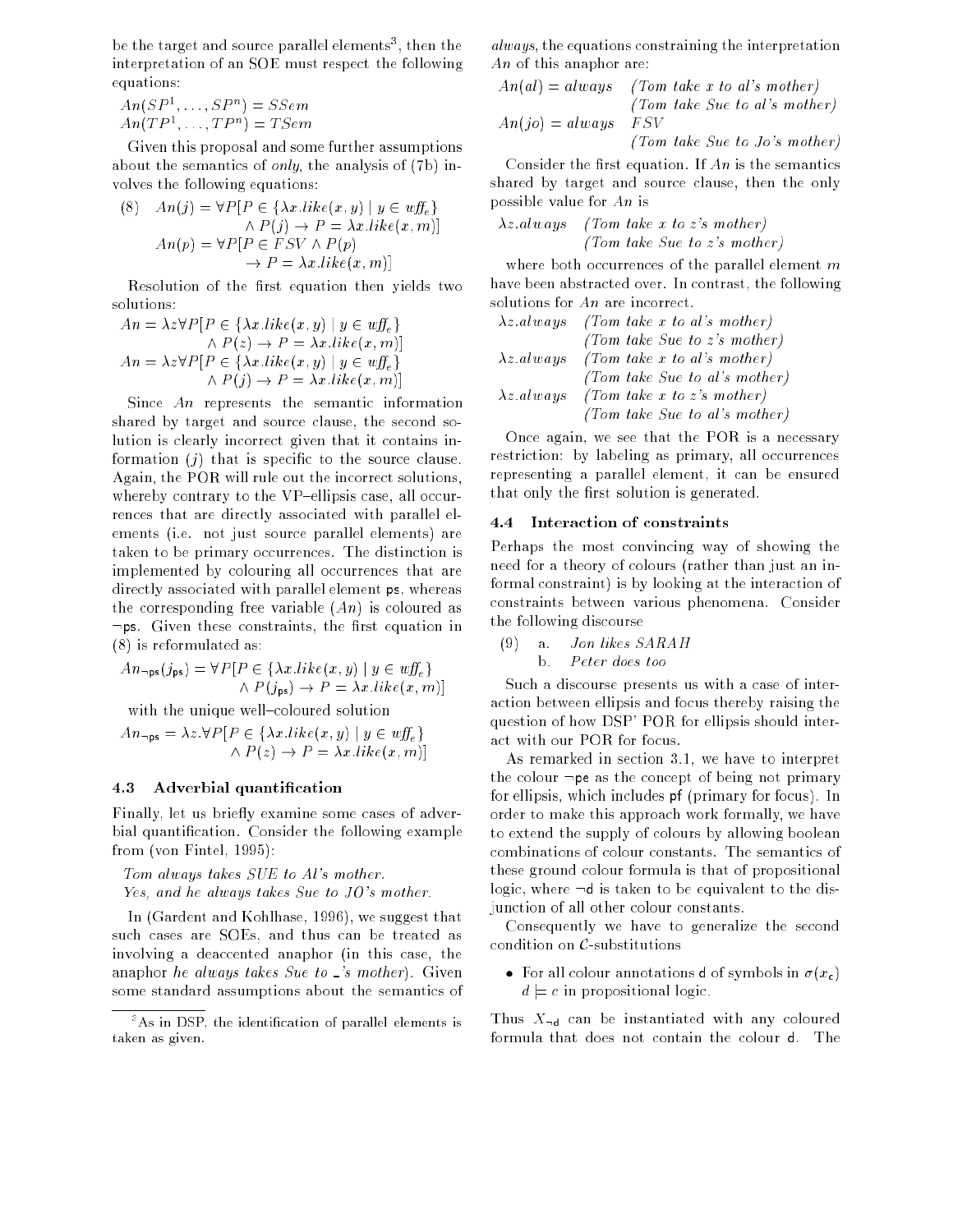HOCU algorithm is augmented with suitable rules for boolean constraint satisfaction for colour equations.

The equations resulting from the interpretation of (9b) are:

$$
l(j_{\mathbf{pe}}, s_{\mathbf{p}\mathbf{f}}) = R_{-\mathbf{pe}}(j_{\mathbf{pe}})
$$
  

$$
R_{-\mathbf{pe}}(p) = FSV_{-\mathbf{p}\mathbf{f}}(F)
$$

where the first equation determines the interpretation of the ellipsis whereas the second fixes the value of the FSV. Resolution of the first equation yields the value  $\lambda x.l(x, s_{\text{pf}})$  for  $R_{\text{pe}}$ . As required, no other solution is possible given the colour constraints; in particular  $\lambda x \cdot l(j_{\text{pe}}, s_{\text{pf}})$  is not a valid solution. The value of  $R_{\text{pe}}(j_{\text{pe}})$  is now  $l(p_{\text{pe}}, s_{\text{pf}})$  so that the second equation is :

 $l(p, s_{\text{pf}}) = FSV_{\text{pf}}(F)$ 

Under the indicated colour constraints, three solutions are possible:

$$
FSV_{\neg \mathbf{p} \mathbf{f}} = \lambda x.l(p, x), F = s_{\mathbf{p} \mathbf{f}}
$$
  
\n
$$
FSV_{\neg \mathbf{p} \mathbf{f}} = \lambda O.O(p), F = \lambda x.l(x, s_{\mathbf{p} \mathbf{f}})
$$
  
\n
$$
FSV_{\neg \mathbf{p} \mathbf{f}} = \lambda X.X, F = l(p, s_{\mathbf{p} \mathbf{f}})
$$

The first solution yields a narrow focus reading (only SARAH is in focus) whereas the second and the third yield wide focus interpretations corresponding to a VP and an S focus respectively. That is, not only do colours allow us to correctly capture the interaction of the two PORs restricting the interpretation of ellipsis of focus, they also permit a natural modeling of focus projection (cf. (Jackend- $\text{off}, 1972$ ).

#### $\mathbf{5}$ 5 Another constraint

An additional argument in favour of a general theory of colours lies in the fact that constraints that are distinct from the POR need to be encoded to prevent HOU analyses from over-generating. In this section, we present one such constraint (the so-called *weak-crossover constraint*) and show how it can be implemented within the HOCU framework.

In essence, the main function of the POR is to ensure that some occurrence occuring in an equation appears as a bound variable in the term assigned by substitution to the free variable occurring in this equation. However, there are cases where the dual constraint must be enforced: a term occurrence appearing in an equation must appear unchanged in the term assigned by substitution to the free variable occurring in this equation. The following example illustrates this.

(Chomsky, 1976) observes that focused NPs pattern with quantified and wh-NPs with respect to pronominal anaphora: when the quanti fied/wh/focused NP precedes and c $-$ commands the pronoun, this pronoun yields an ambiguity between a co-referential and a bound-variable reading. This is illustrated in example

### $(10)$  We only expected HIM<sub>i</sub> to claim that  $he_i$  was brilliant

where the presence of the pronoun  $he_i$  gives rise to two possible  $\text{FSVs}^5$ 

 $FSV = \{\lambda x \, ex(x, y, i) \mid y \in \textit{wff}_e\}$  $FSV = \{ \lambda x.ex(x, y, y) \mid y \in \mathit{wff}_e \}$ 

thus allowing two different readings: the corefential or strict reading

$$
\forall P \left[ P \in \{ \lambda x. ex(x, y, i) \mid y \in \text{wff}_{e} \} \land P(we) \rightarrow P = \lambda x. ex(x, i, i) \right]
$$

and the bound-variable or sloppy reading.

$$
\forall P[P \in \{ \lambda x. ex(x, y, y)) \mid y \in w \mathcal{H}_e \} \land P(we) \rightarrow P = \lambda x. ex(x, i, i))]
$$

In contrast, if the quantied/wh/focused NP does not precede and c-command the pronoun, as in

 $(11)$  We only expected him<sub>i</sub> to claim that  $HE_i$  was brilliant

there is no ambiguity and the pronoun can only give rise to a co-referential interpretation. For instance, given (11) only one reading arises

$$
\forall P \left[ P \in \{ \lambda x. ex(x, i, y) \mid y \in w \mathcal{F}_e \} \land P(we) \rightarrow P = \lambda x. ex(x, i, i) \right]
$$

where the FSV is  $\{\lambda x \cdot ex(x, i, y) \mid y \in wff_e\}$ .

To capture this data, Government and Binding analyses postulate first, that the antecedent is raised by quantier raising and second, that pronouns that are c-commanded and preceded by their antecedent are represented either as a  $\lambda$ -bound variable or as a constant whereas other pronouns can only be represented by a constant (cf. e.g. (Kratzer, 1991)'s binding principle). Using HOCU, we can model this restriction directly. As before, the focus term is pfand the  $FSV$  variable  $\neg$ pf-coloured. Furthermore, we assume that pronouns that are preceded and c{ commanded by a quantied/wh/focused antecedent are variable coloured whereas other pronouns are :pf-coloured. Finally, all other terms are taken to

<sup>4</sup> Note that this equation falls out of our formal system in that it is untyped and thus cannot be solved by the algorithm described in section 6 (as the solutions will show, we have to allow for  $FSV$  and F to have different types). However, it seems to be a routine exercise to augment HOU algorithms that can cope with type variables like (Hustadt, 1991; Dougherty, 1993) with the colour methods from (Hutter and Kohlhase, 1995).

<sup>&</sup>lt;sup>5</sup>We abbreviate  $exp(x, cl(y, blt(i)))$  to  $ex(x, y, i)$  to increase legibility.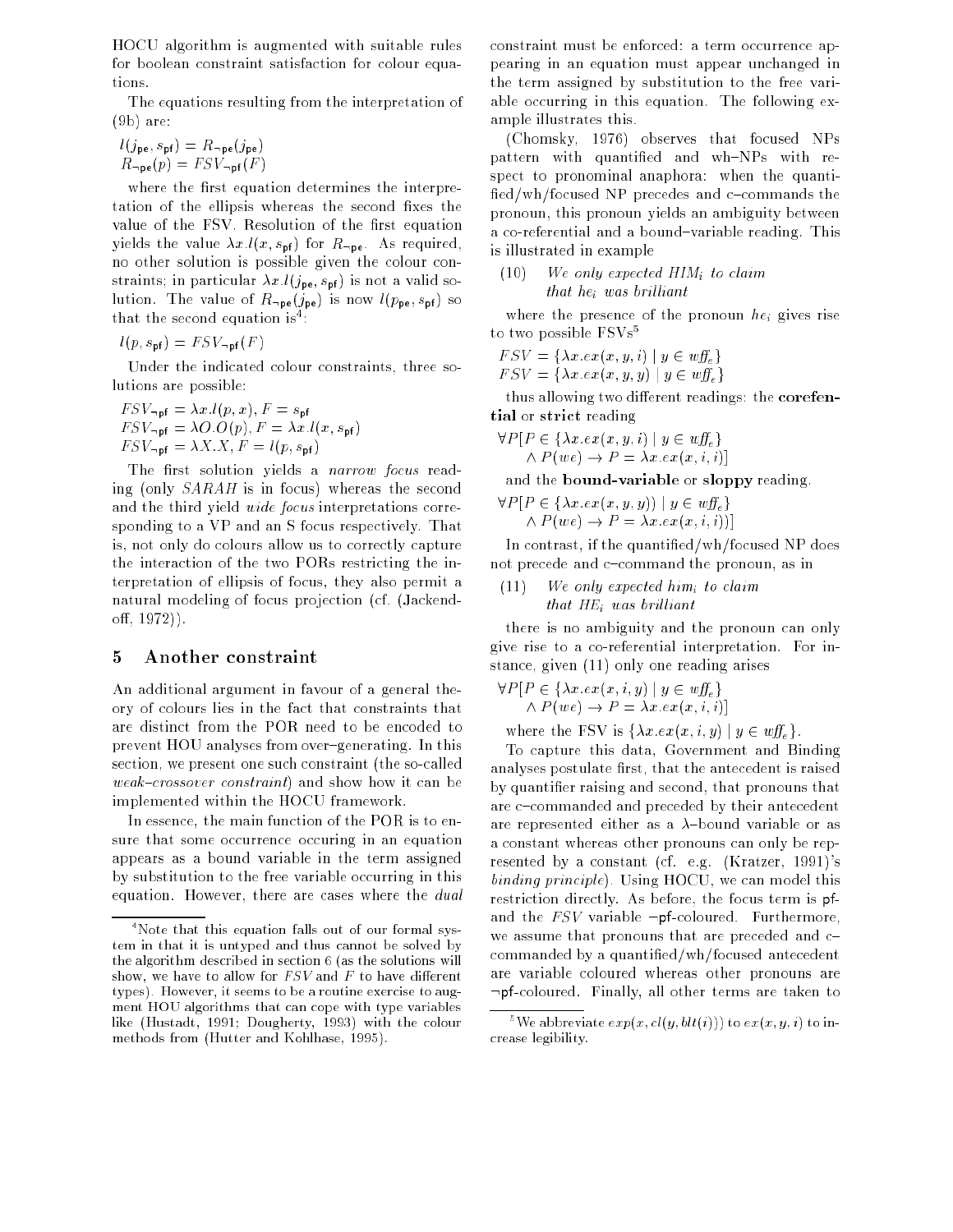be  $\neg$ pf-coloured. Given these assumptions, the representation for (10) is  $ex_{\text{pf}}(we_{\text{pf}}, i_{\text{pf}}, i_{\text{A}})$  and the corresponding FSV equation

 $R_{\text{not}} (i_{\text{pf}}) = \lambda x \cdot e x_{\text{not}} (x, i_{\text{pf}}, i_{\text{A}})$ has two possible solutions  $R_{\text{upf}} = \lambda y \cdot \lambda x \cdot e x_{\text{upf}} (x, y, i_{\text{upf}})$  $R_{\text{upf}} = \lambda y \cdot \lambda x \cdot e x_{\text{upf}}(x, y, x)$ 

In contrast, the representation for (11) is  $ex_{\text{p-f}}(we_{\text{p-f}}, i_{\text{pf}}, i_{\text{pf}})$  and the equation is

 $R_{\text{not}} (i_{\text{pf}}) = \lambda x . e x_{\text{not}} (x, i_{\text{not}}, i_{\text{pf}})$ 

with only one well-coloured solution

 $R_{\text{upf}} = \lambda y \cdot \lambda x \cdot e x_{\text{upf}}(x, i_{\text{upf}}, y)$ 

Importantly, given the indicated colour constraints, no other solutions are admissible. Intuitively, there are two reasons for this. First, the definition of coloured substitutions ensures that the term assigned to  $R_{\neg \text{pf}}$  is  $\neg \text{pf-monochrome}$ . In particular, this forces any occurrences of  $i_{pf}$  to appear as a bound variable in the value assigned to  $R_{\text{-pf}}$ whereas  $i_A$  can appear either as  $i_{\text{p}}$  (a colour variable unifies with any colour constant) or as a bound variable  $-$  this in effect models the sloppy/strict ambiguity. Second, a colour constant only unifies with itself. This in effect rules out the bound variable reading in (11): if the  $i_{\text{p}}$  occurrence were to become a bound variable, the value of  $R_{\text{upf}}$  would then  $\lambda y.\lambda x.ex_{\neg \mathbf{p}f}(x, y, y)$ . But then by  $\beta$ -reduction,  $R_{\text{ppf}}(i_{\text{pf}})$  would be  $\lambda x.ex_{\text{ppf}}(x, i_{\text{pf}}, i_{\text{pf}})$  which does not unify with the right hand side of the original equation i.e  $\lambda x.e.\, x_{\text{-pf}}(x, i_{\text{-pf}}, i_{\text{pf}})$ .

For a more formal account of how the unifiers are calculated see section 6.1.

#### 6 Calculating Coloured Unifiers

Since the HOCU is the principal computational device of the analysis in this paper, we will now try to give an intuition for the functioning of the algorithm. For a formal account including all details and proofs see (Hutter and Kohlhase, 1995).

Just as in the case of unification for first-order terms, the algorithm is a process of recursive decomposition and variable elimination that transform sets of equations into solved forms. Since  $C$ -substitutions have two parts, a term- and a colour part, we need two kinds ( $M \equiv M$  for term equations and  $c \equiv M$ for colour equations). Sets  $\mathcal E$  of equations in solved form (i.e. where all equations are of the form  $x = M$ such that the variable  $x$  does not occur anywhere else in M or  $\mathcal{E}$  have a unique most general C-unifier  $\sigma_{\mathcal{E}}$ that also  $\mathcal{C}$ -unifies the initial equation.

There are several rules that decompose the syntactic structure of formulae, we will only present two of them. The rule for abstractions transforms equations of the form  $\lambda x.A = \lambda y.B$  to  $|c/x|A = |c/y|B$ , and  $\lambda x.A =^t B$  to  $[c/x]A =^t Bc$  where c is a new constant, which may not appear in any solution. The rule for applications decomposes  $n_a(s^*, \ldots, s^*) =$  $n_{\mathbf{b}}(t^*, \ldots, t^n)$  to the set  $\{a = 0, s^* = t^*, \ldots, s^n = t^* \}$  $\iota$  , provided that  $n$  is a constant. Furthermore equations are kept in  $\beta\eta$ -normal form.

The variable elimination process for colour variables is very simple, it allows to transform a set  $\mathcal{E} \cup \{A =^c d\}$  of equations to  $\mathsf{d}/\mathsf{d}\mathcal{E} \cup \{A =^c d\}$ . making the equation  ${A =^c d}$  solved in the result. For the formula case, elimination is not that simple, since we have to ensure that  $|\sigma(x_A)| = |\sigma(x_B)|$  to obtain a C-substitution  $\sigma$ . Thus we cannot simply transform a set  $\mathcal{E} \cup \{x_{d} =t M\}$  into  $[M/x_{d}]\mathcal{E} \cup \{x_{d} =t$  $M$ , since this would (incorrectly) solve the equations  $\{x_c = f_c, x_d = g_d\}$ . The correct variable elimination rule transforms  $\mathcal{E} \cup \{x_{d} =t M\}$  into  $\sigma(\epsilon) \cup \{x_{\mathsf{d}} = M, x_{\mathsf{c}_1} = M^-, \ldots, x_{\mathsf{c}_n} = M^+\}$ , where  $c_i$  are all colours of the variable x occurring in  $M$  and  $\varepsilon$  , the  $M$  –are appropriately coloured variants (same colour erasure) of M, and  $\sigma$  is the C-substitution that eliminates all occurrences of x from  $\mathcal{E}$ .

Due to the presence of function variables, systematic application of these rules can terminate with equations of the form  $x_c(s^*, \ldots, s^*) = t$  $n_{\sf d}(t^{\sf -},\ldots,t^{\sf -} )$ . Such equations can neither be further decomposed, since this would loose unifiers (if G and F are variables, then  $Ga = Fb$  as a solution  $\lambda x.c$  for F and G, but  $\{F = G, a = b\}$  is unsolvable), nor can the right hand side be substituted for  $x$  as in a variable elimination rule, since the types would clash. Let us consider the uncoloured equation  $x(a) = a$  which has the solutions ( $\lambda z.a$ ) and  $(\lambda z. z)$  for x.

The standard solution for finding a complete set of solutions in this so-called  $flex/rigid$  situation is to substitute a term for  $x$  that will enable decomposition to be applicable afterwards. It turns out that for finding all  $\mathcal{C}$ -unifiers it is sufficient to bind x to terms of the same type as  $x$  (otherwise the unifier would be ill-typed) and compatible colour (otherwise the unifier would not be a  $C$ -substitution) that either

- have the same head as the right hand side; the so-called **imitation** solution  $(\lambda z.a)$  in our example) or
- the head of one of the arguments of  $x$  to become head; the so-called **projection** binding  $(\lambda z.z)$ .

In order to get a better understanding of the situation let us reconsider our example using colours.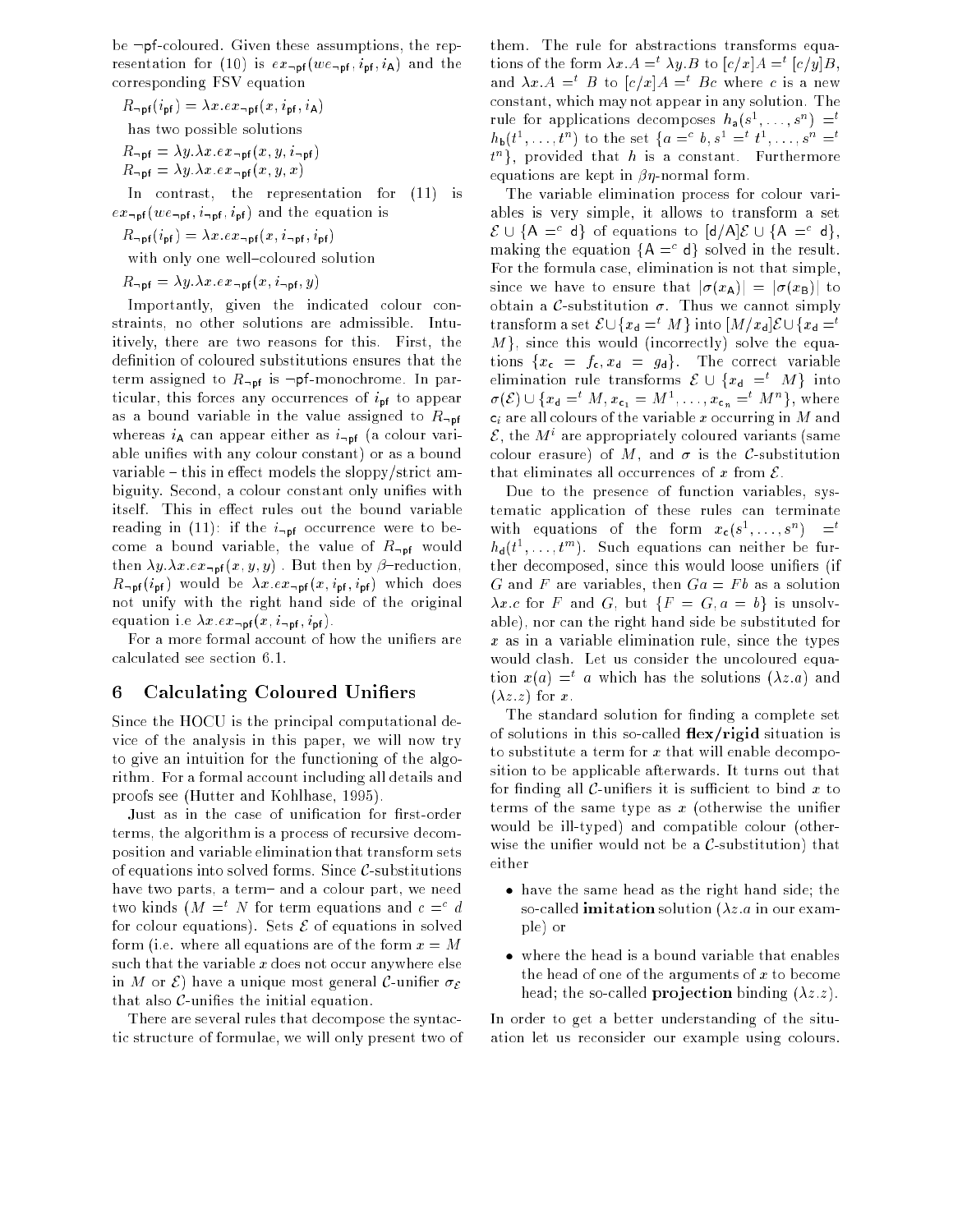$x(a_c) = a_d$ . For the imitation solution  $(\lambda z.a_d)$  we "imitate" the right hand side, so the colour on a must be d. For the projection solution we instantiate  $(\lambda z. z)$  for x and obtain  $(\lambda z. z) a_{c}$ , which  $\beta$ -reduces to  $a_c$ . We see that this "lifts" the constant  $a_c$  from the argument position to the top. Incidentally, the projection is only a  $\mathcal{C}$ -unifier of our coloured example, if <sup>c</sup> and d are identical.

Fortunately, the choice of instantiations can be further restricted to the most general terms in the categories above. If  $x_c$  has type  $\overline{\beta_n} \to \alpha$  and  $h_d$  has type  $\overline{\gamma_m} \to \alpha$ , then these so-called general bindings have the following form:

$$
\mathcal{G}_{\mathbf{d}}^{h} = \lambda z^{\alpha_{1}} \dots z^{\alpha_{n}} \cdot h_{\mathbf{d}}(H_{\mathbf{e}_{1}}^{1}(\overline{z}), \dots, H_{\mathbf{e}_{m}}^{m}(\overline{z}))
$$

where the  $H^+$  are new variables of type  $p_n \to \gamma_i$  and the  $e_i$  are either distinct colour variables (if  $c \in CV$ ) or  $e_i = d = c$  (if  $c \in C$ ). If h is one of the bound variables  $z^{-\alpha}$ , then  $\mathcal{G}_{\mathbf{d}}^{\alpha}$  is called an imitation binding, and else, (h is a constant or a free variable), a projection binding.

The general rule for  $flex/rigid$  equations trans- $\{x_{c}(s^{\dagger},...,s^{\dagger}) = n_{d}(t^{\dagger},...,t^{\dagger})\}$  into  $\{x_{c}(s^{-},...,s^{-}) = h_{d}(t^{-},...,t^{-})$ ,  $x_{c} = g_{c} \}$ , which in essence only fixes a particular binding for the head variable  $x_c$ . It turns out (for details and proofs see (Hutter and Kohlhase, 1995)) that these general bindings suffice to solve all  $flex/rigid$  situations, possibly at the cost of creating new flex/rigid situations after elimination of the variable  $x_c$  and decomposition of the changed equations (the elimination of x changes  $x_{\mathsf{c}}(s^{-},\ldots,s^{+})$  to  $\mathsf{y}_{\mathsf{c}}^{+}(s^{-},\ldots,s^{+})$  which has head  $h$ ).

#### 6.1 Example

To fortify our intuition on calculating higher-order coloured uniers let us reconsider examples (10) and (11) with the equations

 $R_{\text{up}}(i_{\text{pf}}) = \lambda x \cdot e x_{\text{up}}(x, i_{\text{pf}}, i_{\text{A}})$  $R_{\text{up}}$ f ( $i_{\text{pf}}$  ) =  $\lambda x$  e $x_{\text{up}}$ f ( $x$ ,  $i_{\text{up}}$ f,  $i_{\text{pf}}$ )

We will develop the derivation of the solutions for the first equations  $(10)$  and point out the differences for the second  $(11)$ . As a first step, the first equation is decomposed to

$$
R_{\neg \mathsf{pf}}(i_{\mathsf{pf}}, c) =^t e x_{\neg \mathsf{pf}}(c, i_{\mathsf{pf}}, i_{\mathsf{A}})
$$

where c is a new constant. Since  $R_{\text{-pf}}$  is a variable, we are in a flex/rigid situation and have the possibilities of projection and imitation. The projection bindings  $\lambda xy.x$  and  $\lambda xy.y$  for  $R_{\text{up}}$  would lead us to the equations  $i_{\sf pf} \equiv e x_{\sf -pf}(c, i_{\sf pf}, i_{\sf A})$  and  $c = \epsilon x_{\neg \mathsf{p}\mathsf{f}}(c, \imath_{\mathsf{p}\mathsf{f}}, \imath_{\mathsf{A}})$ , which are obviously unsolvable, since the head constants  $i_{\sf pf}$  (and c resp.) and  $ex_{\sf -pf}$ 

clash°. So we can only bind  $R_{\neg \textsf{pf}}$  to the imitation binding  $\lambda yx.\text{ex}_{\neg \text{pf}}(H_{\neg \text{pf}}(y,x), H_{\neg \text{pf}}(y,x), H^{\neg}(y,x)).$ Now, we can directly eliminate the variable  $R_{\text{-pf}}$ , since there are no other variants. The resulting equation

$$
= e x_{\text{ppf}}(H_{\text{ppf}}^1(i_{\text{pf}}, c), H_{\text{ppf}}^2(i_{\text{pf}}, c), H^3(i_{\text{pf}}, c))
$$
  
=  $e x_{\text{ppf}}(c, i_{\text{pf}}, i_{\text{A}})$ 

can be decomposed to the equations

(17) 
$$
H_{\text{-pf}}^{1} (i_{\text{pf}}, c) = t \ c
$$

$$
H_{\text{-pf}}^{2} (i_{\text{pf}}, c) = t \ i_{\text{pf}}
$$

$$
H_{\text{-pf}}^{3} (i_{\text{pf}}, c) = t \ i_{\text{A}}
$$

Let us first look at the first equation; in this flex/rigid situation, only the projection binding  $\lambda zw.w$  can be applied, since the imitation binding  $\lambda zw.c$  contains the forbidden constant c and the other projection leads to a clash. This solves the equation, since  $(\lambda zw.w)(i_{\text{pf}}, c)$   $\beta$ -reduces to c, giving the trivial equation  $c = \infty$  which can be deleted by the decomposition rules.

Similarly, in the second equation, the projection binding  $\lambda zw.z$  for  $H^-$  solves the equation, while the second projection clashes and the imitation binding  $\lambda zw.i_{\rm pf}$  is not  $\neg$ pf-monochrome. Thus we are left with the third equation, where both imitation and projection bindings yield legal solutions:

- The imitation binding for  $\pi_{\neg \mathsf{p}\mathsf{f}}^{-}$  is  $\lambda zw.t._{\neg \mathsf{p}\mathsf{f}}$ , and not  $\lambda zw.i_A$ , as one is tempted to believe, since it has to be  $\neg p$ f-monochrome. Thus we are left with  $i_{\neg \mathsf{pf}} = i_{\mathsf{A}},$  which can (uniquely) be solved by the colour substitution  $[\neg pf/A]$ .
- $\bullet$  II we bind  $H^-_{\neg \text{pf}}$  to  $\lambda zw.z$ , then we are left with  $i_{\sf pf}$   $\equiv$   $i_{\sf A}$ , which can (uniquely) be solved by the colour substitution  $[pf/A]$ .

If we collect all instantiations, we arrive at exactly the two possible solutions for  $R_{\text{not}}$  in the original equations, which we had claimed in section 5:

$$
R_{\neg \mathsf{pf}} = \lambda y x . e x_{\neg \mathsf{pf}}(x, y, i_{\neg \mathsf{pf}})
$$

$$
R_{\neg \mathsf{pf}} = \lambda y x . e x_{\neg \mathsf{pf}}(x, y, x)
$$

Obviously both of them solve the equation and furthermore, none is more general than the other, since  $i_{\text{pif}}$  cannot be inserted for the variable x in the second unier (which would make it more general than the first), since  $x$  is bound.

In the case of (11) the equations corresponding to (1*i*) are  $H_{\neg \text{pf}}(c, i_{\text{pf}}) = c, H_{\neg \text{pf}}(c, i_{\text{pf}}) = i_{\neg \text{pf}}$  and  $H_{\neg \mathsf{pf}}(i_{\mathsf{pf}}) =: i_{\mathsf{pf}}$ . Given the discussion above, it is immediate to see that  $H^-_{\neg \mathsf{pf}}$  has to be instantiated with the projection binding  $\lambda zw.w$ ,  $H^-$  with the imitation

<sup>6</sup> For (11) we have the same situation. Here the corresponding equation is  $i_{\text{pf}} = \varepsilon x_{\text{negf}}(c, i_{\text{negf}}, i_{\text{pf}})$ .